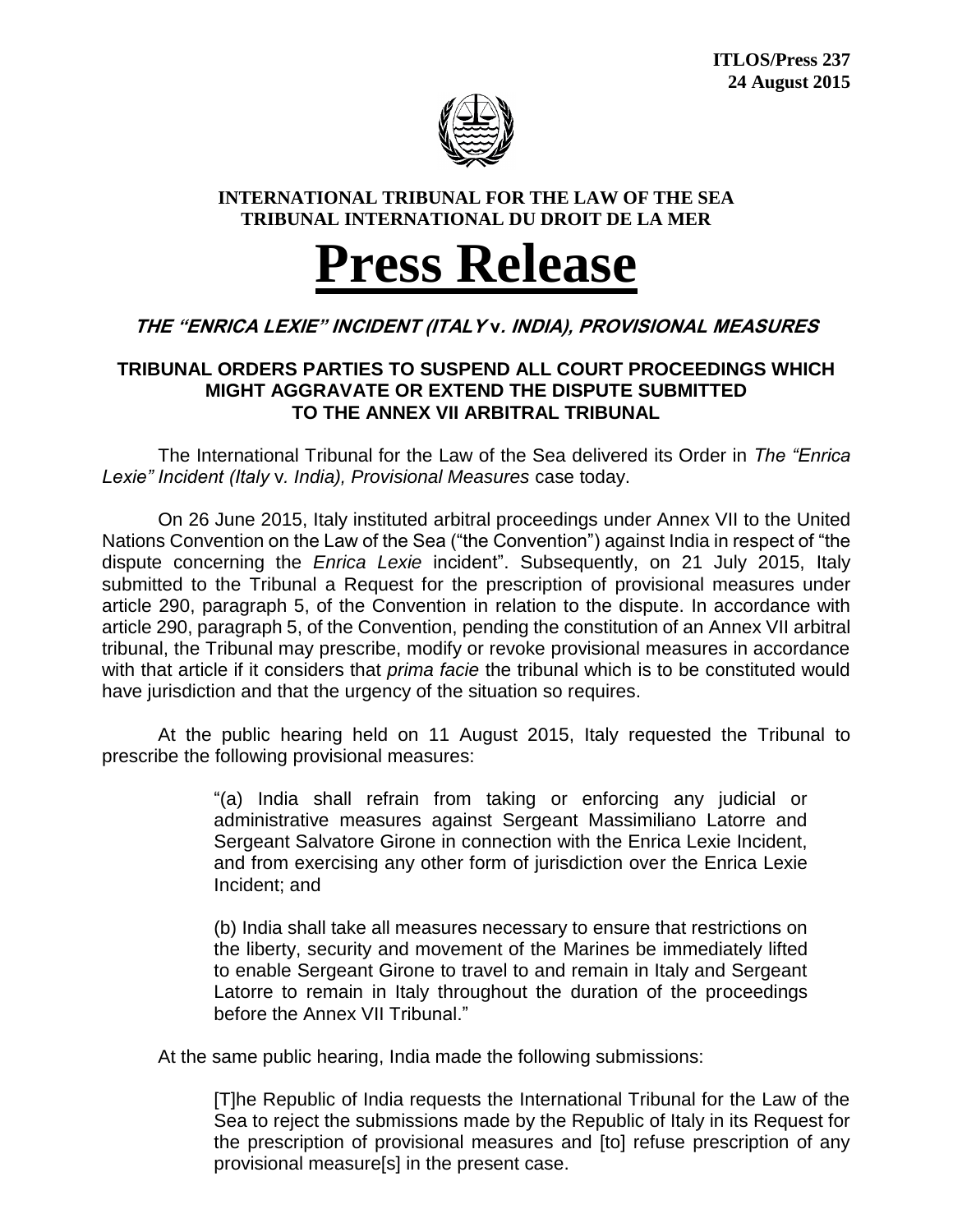In its Order of today's date, the Tribunal first notes that both Parties agree that there is a dispute between them relating to the *Enrica Lexie* incident (paragraph 51). It adds that, at the stage of the provisional measures proceedings, "the Tribunal must satisfy itself that any of the provisions invoked by the Applicant appears *prima facie* to afford a basis on which the jurisdiction of the Annex VII arbitral tribunal might be founded" (see paragraph 52). Having examined the positions of the Parties, the Tribunal is of the view that a dispute appears to exist between the Parties concerning the interpretation or application of the Convention, and it finds that the Annex VII arbitral tribunal would *prima facie* have jurisdiction over the dispute (paragraphs 53 and 54).

The Tribunal notes that both Parties agree that an extensive exchange of views has taken place and that this did not lead to an agreement between the Parties regarding the settlement of the dispute by negotiation or other peaceful means. Having examined the circumstances of the present case, the Tribunal is of the view that the requirements relating to the exchange of views have been satisfied (see article 283 of the Convention) (paragraphs 59 and 60).

In relation to the issue of exhaustion of local remedies (see article 295 of the Convention), the Tribunal is of the view that "since the very nature of the dispute concerns the exercise of jurisdiction over the *Enrica Lexie* incident, the issue of exhaustion of local remedies should not be addressed in the provisional measures phase" (see paragraph 67).

Turning to the issue of abuse of legal process referred to in article 294, paragraph 1, of the Convention, the Tribunal considers that "article 290 of the Convention applies independently of any other procedures that may have been instituted at the domestic level and that Italy is therefore entitled to have recourse to the procedures established in that article and, if proceedings are instituted at the domestic level, this does not deprive a State of recourse to international proceedings" (see paragraph 73).

The Tribunal notes that, under article 290, paragraph 1, of the Convention, it "may prescribe any provisional measures which it considers appropriate under the circumstances to preserve the respective rights of the parties to the dispute" (see paragraph 75). In this regard, it explains that in provisional measures proceedings, it is not called upon "to settle the claims of the Parties in respect of the rights and obligations in dispute and to establish definitively the existence of the rights which they each seek to protect" (see paragraph 83). The Tribunal states that it "does not need to concern itself with the competing claims of the Parties, it needs only to satisfy itself that the rights which Italy and India claim and seek to protect are at least plausible", and "finds that both Parties have sufficiently demonstrated that the rights they seek to protect regarding the *Enrica Lexie* incident are plausible" (see paragraphs 84 and 85).

The Tribunal recalls that, pursuant to article 290, paragraph 5, of the Convention, it "may prescribe, modify or revoke provisional measures … if it considers that … the urgency of the situation so requires" (see paragraph 86). It observes that article 290, paragraph 1, of the Convention "stipulates *inter alia* that the Tribunal may prescribe any provisional measures which it considers appropriate under the circumstances to preserve the respective rights of the parties, which implies that there is a real and imminent risk that irreparable prejudice could be caused to the rights of the parties to the dispute pending such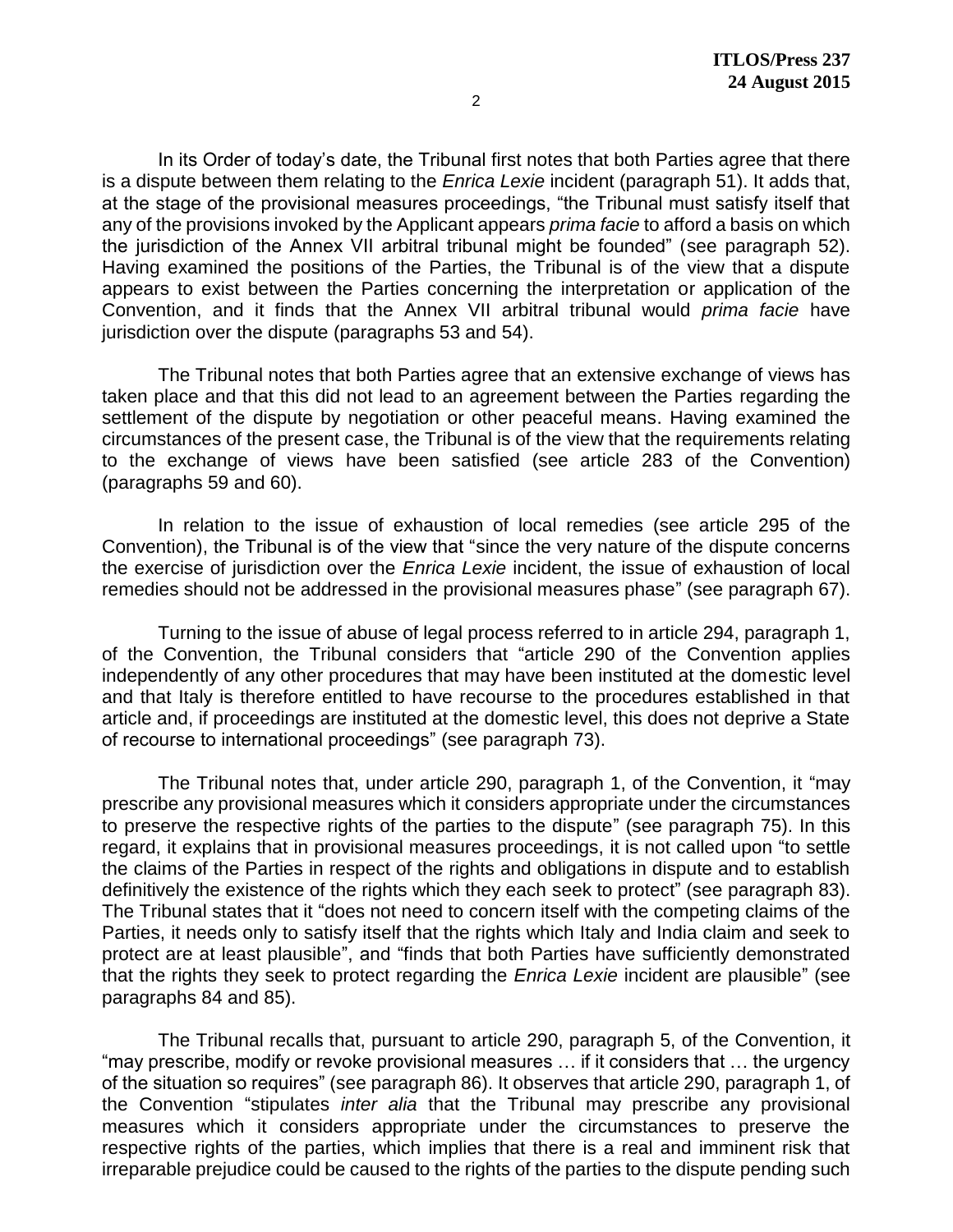a time when the Annex VII arbitral tribunal to which the dispute has been submitted is in a position to modify, revoke or affirm the provisional measures" (see paragraph 87). The Tribunal concludes that "in the circumstances of the present case, continuation of court proceedings or initiation of new ones by either Party will prejudice rights of the other Party" (paragraph 106), and that this consideration "requires action on the part of the Tribunal to ensure that the respective rights of the Parties are duly preserved" (see paragraph 107).

The Tribunal notes that, in the present case, it is called upon to decide whether the provisional measures requested by Italy "are appropriate taking into account the facts of the case and the arguments advanced by the Parties" (see paragraph 109). Considering the conflicting arguments of the Parties regarding the status of the two Marines, the Tribunal concludes "that the question of their status relates to the issue of jurisdiction and cannot therefore be decided by the Tribunal at the stage of provisional measures" (see paragraph 113). The Tribunal emphasises that the Order must protect the rights of both Parties and "must not prejudice any decision of the arbitral tribunal to be constituted under Annex VII" (see paragraph 125). It considers that the two provisional measures requested by Italy, "if accepted, will not equally preserve the respective rights of both Parties until the constitution of the Annex VII arbitral tribunal" (see paragraph 126). The Tribunal concludes that it "does not consider the two submissions by Italy to be appropriate and that, in accordance with article 89, paragraph 5, of the Rules, it may prescribe measures different in whole or in part from those requested" (see paragraph 127).

The Tribunal finds that it is appropriate for it to prescribe that "both Italy and India suspend all court proceedings and refrain from initiating new ones which might aggravate or extend the dispute submitted to the Annex VII arbitral tribunal or might jeopardize or prejudice the carrying out of any decision which the arbitral tribunal may render" (see paragraph 131). It also finds that "since it will be for the Annex VII arbitral tribunal to adjudicate the merits of the case, the Tribunal does not consider it appropriate to prescribe provisional measures in respect of the situation of the two Marines because that touches upon issues related to the merits of the case" (see paragraph 132).

In its Order, the Tribunal reaffirms its view that "considerations of humanity must apply in the law of the sea as they do in other areas of international law", noting "the grief and suffering of the families of the two Indian fishermen who were killed" as well as "the consequences that the lengthy restrictions on liberty entail for the two Marines and their families" (see paragraphs 133, 134 and 135).

The operative provisions of the Order of 24 August 2015 read as follows:

"THE TRIBUNAL,

(1) By 15 votes to 6,

*Prescribes,* pending a decision by the Annex VII arbitral tribunal, the following provisional measure under article 290, paragraph 5, of the Convention:

Italy and India shall both suspend all court proceedings and shall refrain from initiating new ones which might aggravate or extend the dispute submitted to the Annex VII arbitral tribunal